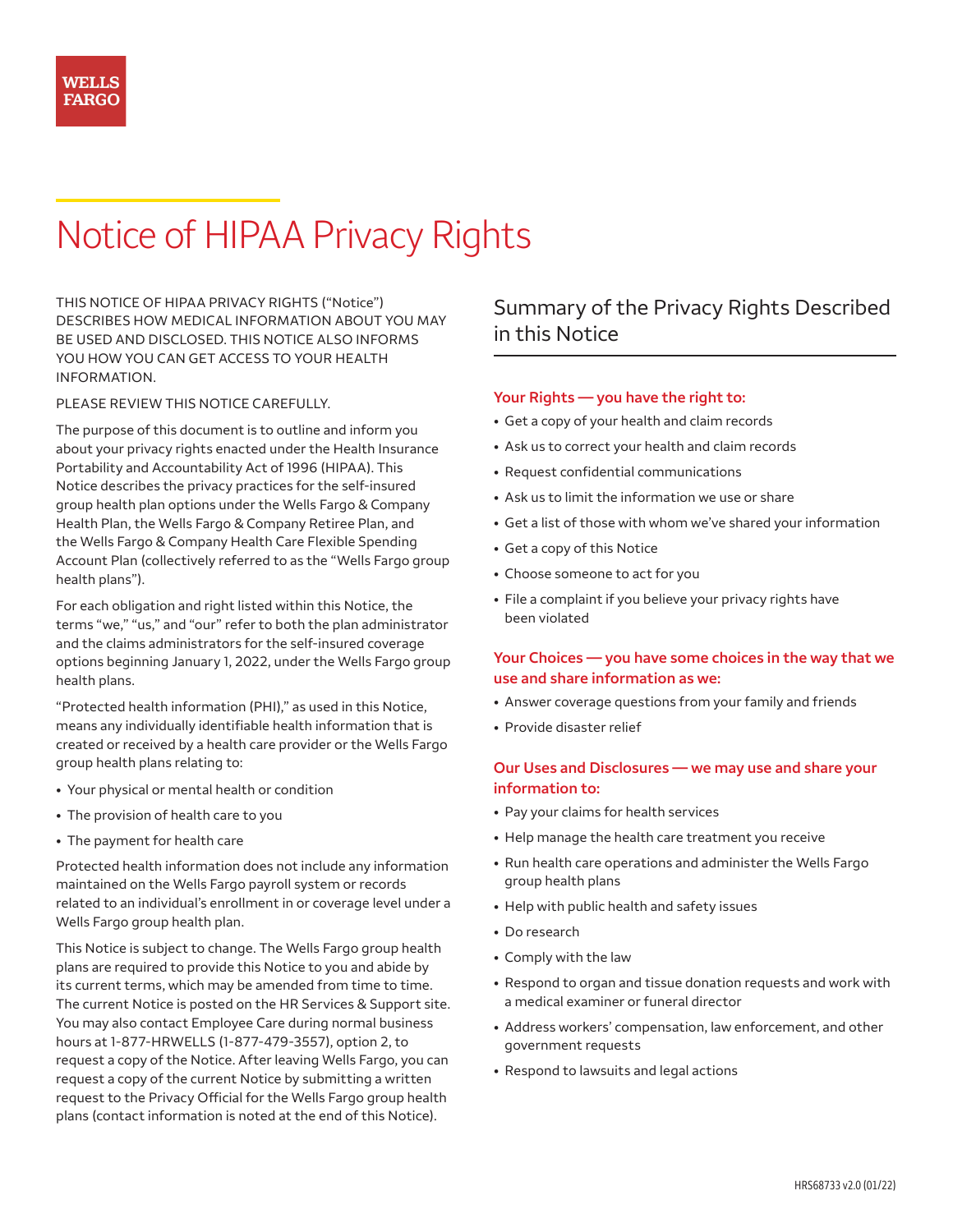**When it comes to your health information, you have certain rights.** This section explains your rights and some of our responsibilities to help you.

### **Get a copy of your health and claims records**

- You can request to see or get a copy of your protected health information, such as health and claims records and other health information (for example, case or medical management records) we have about you, usually within 30 days of your request. If your protected health information is maintained electronically in one or more designated record sets, then you have the right to get a copy of this health information in an electronic format. You will need to submit a written request to the Privacy Official or the applicable claims administrator as listed within this Notice to see or get a copy of your protected health information (contact information is noted at the end of this Notice).
- You may also request that the Wells Fargo group health plans provide your protected health information to another person by submitting a signed, written request that clearly identifies the designated person, what information you want released to that individual, and where to send the copy of protected health information. Submit your written statement to the Privacy Official or the applicable claims administrator (contact information is noted at the end of this Notice). If you authorize us to release your protected health information to another individual, we cannot guarantee that the person to whom the information is provided will not disclose your information. The Privacy Official and the Wells Fargo group health plans are not liable for any such disclosures by other individuals. You may revoke your written authorization unless we have already acted based on your authorization. To revoke an authorization to disclose health care information to another party, submit your written revocation request to the Privacy Official or the applicable claims administrator (contact information is noted at the end of this Notice).
- We will provide a copy or summary of your health and claims records and other health information usually within 30 days of your request, but we can extend this period once by another 30 days. If an extension is needed, we will notify you before the first 30-day period expires and will provide you with the reasons for the delay and when we expect to respond to your request. Note: In certain limited circumstances, your request to see or get a copy of your protected health information may be denied.

#### **Ask us to correct your health and claims records**

- You can ask us to correct your health and claims records if you think they are incorrect or incomplete. Your request must be submitted in writing to the applicable claims administrator or directly to the Privacy Official (contact information is noted at the end of this Notice), along with a reason that supports your request.
- We may say no to your request, but usually we'll tell you why in writing within 60 days. This period can be extended once by another 30 days. If an extension is needed, you will be provided with the reasons for the delay and when we expect to respond to your request before the first 60-day period expires.
- If your request is denied, you may have a statement of your disagreement added to your protected health information.

#### **Request confidential communications**

- You can ask us to contact you in a specific way (for example, home or office phone) or to send mail to a different address. If you have a preference regarding how we communicate with you, please let us know in writing by sending your written request to the applicable claims administrator or directly to the Privacy Official (contact information is noted at the end of this Notice).
- We will honor your request as long as it is reasonable for us to do so or if you clearly state that disclosure of all or part of the information could endanger you.

#### **Ask us to limit the information we use or share**

- You can ask us **not** to use or share certain health information for treatment, payment, or our health care operations. You also can ask to restrict disclosures to family members or to others who are involved in or make payments for your health care. We may also have policies on dependent access that may authorize certain restrictions. You must make your request in writing to the Privacy Official or the applicable claims administrator (contact information is noted at the end of this Notice).
- We ask you to understand that while we will try to honor your request and will permit requests consistent with our policies, we are not required to agree to any restriction.

## **Get a list of those with whom we've shared your information**

- You can ask for a list (accounting) of the disclosures of your protected health information made by the Wells Fargo group health plans during the six years before the date of your request, who we shared it with, and why. You must make your request in writing to the Privacy Official or the applicable claims administrator (contact information is noted at the end of this Notice).
- We'll provide one accounting a year for free but will charge a reasonable, cost-based fee if you ask for another one within 12 months.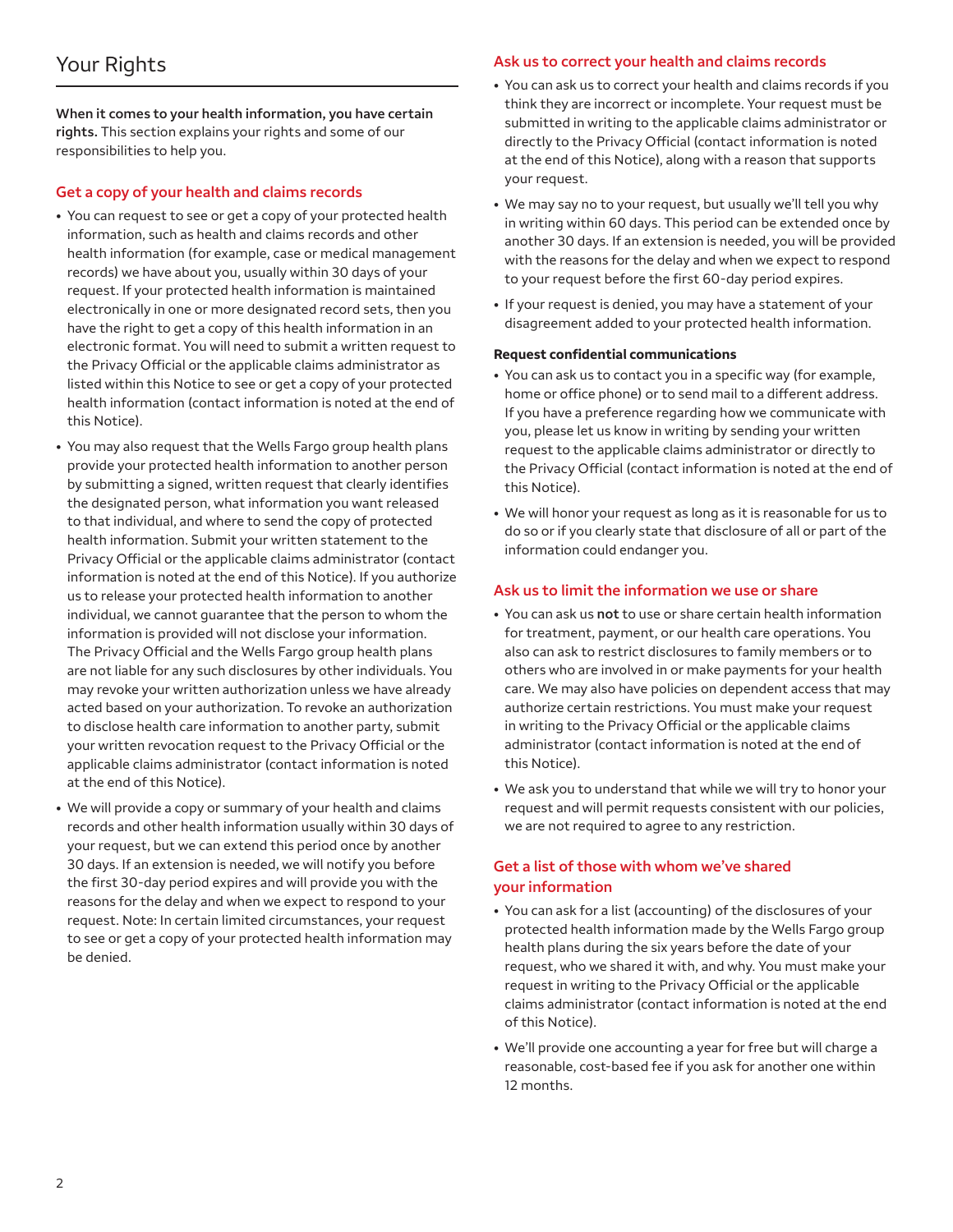- The accounting will say who we shared the information with and why we shared it. However, this accounting will not include disclosures of protected health information made:
	- Prior to the six years before the date of your request
	- For treatment or payment purposes, to run health care operations, or to administer the Wells Fargo group health plan
	- Pursuant to your authorization to disclose information
	- To correctional institutions or law enforcement officials
- In connection with other disclosures for which federal law does not require us to provide an accounting

#### **Get a copy of this Notice**

- You can ask for a paper copy of this Notice at any time, even if you have elected to receive it electronically. You may call Employee Care at 1-877-HRWELLS (1-877-479-3557), option 2, during normal business hours to request a free copy. The Notice is also posted on the HR Services & Support site where you can access it and print it at your convenience. After leaving Wells Fargo, you can request a copy of the current Notice by submitting a written request to the Privacy Official (contact information is noted at the end of this Notice).
- All new Kaiser members, in all regions, receive a copy of the appropriate Notice of Privacy Practices from Kaiser when they receive their identification card. Kaiser also includes information in their member communications to remind members how to obtain a copy of the Kaiser Notice of Privacy Practice, which can also be found at [kp.org/privacy](http://kp.org/privacy).

#### **Choose someone to act for you**

- If you have given someone health care power of attorney (or otherwise have legally appointed someone as your personal representative, an individual you designate to act on your behalf and who is legally authorized to make decisions about your health care) or if someone is your legal guardian, that person can exercise your rights and make choices about your health information.
- We will make sure this person has this authority and can act for you before we take any action, requesting proof, such as a copy of the health care power of attorney authorizing this individual to make health care decisions for you, or other documentation that proves this individual qualifies as your personal representative under state law.
- If you authorize someone to act on your behalf, we cannot guarantee that the person to whom the information is provided will not disclose your information. The Privacy Official and the Wells Fargo group health plans are not liable for any such disclosures by other individuals.
- You may revoke your written authorization unless we have already acted based on your authorization. To revoke an authorization allowing someone to act on your behalf, submit your written revocation request to the Privacy Official or the applicable claims administrator (contact information is noted at the end of this Notice).

## **File a complaint if you feel your rights are violated**

If you believe your privacy rights have been violated, you may file a complaint.

• You may file a complaint with the Privacy Official at the following address:

Corporate Benefits Department Attn: Privacy Official Wells Fargo Group Health Plans MAC D1107-029 8740 Research Drive Charlotte, NC 28262

or by email at: CorporateBenefitsCompliance@wellsfargo.com

• You may also file a complaint with the U.S. Department of Health and Human Services Office for Civil Rights at the following address:

U.S. Department of Health and Human Services Office for Civil Rights 200 Independence Avenue SW Washington, DC 20201

or by calling 1-877-696-6775

or by visiting [hhs.gov/ocr/privacy/hipaa/complaints/](http://hhs.gov/ocr/privacy/hipaa/complaints/)

We will not take any action against you for filing a complaint.

The Wells Fargo group health plans have policies and procedures in place designed to address breaches of unsecured protected health information. Effective September 23, 2009, the Wells Fargo group health plans are obligated to, consistent with HIPAA, notify you if your unsecured protected health information is breached. If your complaint relates to breach notification procedures of the Wells Fargo group health plans or compliance with the policies and procedures of the Wells Fargo group health plans in general, please notify the Privacy Official at the address listed above.

# Your Choices

## **For certain health information, you can tell us your choices about what we share.**

If you have a clear preference for how we share your information in the situations described below, talk to us. Tell us what you want us to do, and we will follow your instructions.

## **In these cases, you have both the right and choice to tell us to:**

- Share information with your family, close friends, or others involved in payment for your care
- Share information in a disaster relief situation

*If you are not able to tell us your preference, for example if you are unconscious, we may go ahead and share your information if we believe it is in your best interest. We may also share your information when needed to lessen a serious and imminent threat to health or safety.*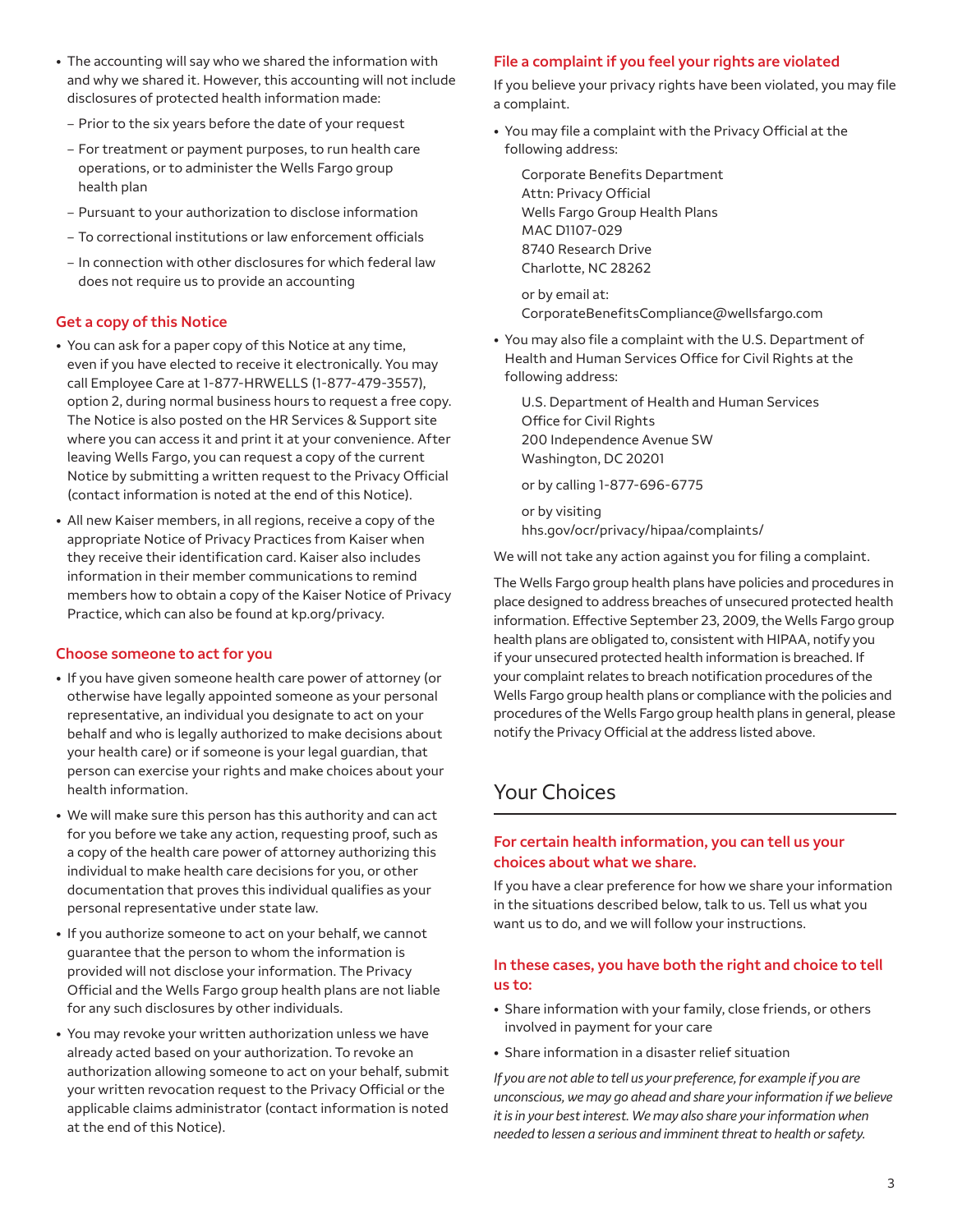### **In these cases, we never share your information unless you give us written permission:**

- Marketing purposes
- Sale of your information

# Our Uses and Disclosures

### **How do we typically use or share your health information?**

We typically use and share your information in the following ways.

**We must** use and disclose your protected health information to provide information:

- To you or someone who has the legal right to act for you (your personal representative)
- To the Department of Health and Human Services, if necessary, to make sure your privacy is protected
- When it's required by law

**We have the right** to use and share your protected health information in the following ways.

#### **Pay your claims for health services**

We can use and disclose your health information:

- To pay for health services received by you and processed by the claims administrators for the Wells Fargo group health plans in which you are enrolled
- For coordination of benefits with other health plans

*Example:* We share information about you with your dental plan to coordinate payment for your dental work.

#### **Help manage health care treatment you receive**

- We can use your health information and share it with health care providers so they can provide you with treatment you may need.
- In addition, the claims administrator might talk to your doctor about health-related products and services, or to suggest an alternative medical treatment or program.

*Example:* A doctor sends us information about your diagnosis and treatment plan so we can arrange additional services.

## **Run health care operations and administer the Wells Fargo group health plans**

- We can use and disclose your information to run health care operations and contact you when necessary.
- We are not allowed to use genetic information to decide whether we will give you coverage and the price of that coverage.

*Example:* We use health information about you to develop better services for you.

– We may disclose your health information to Wells Fargo, which sponsors the health plans, for plan administration purposes.

*Example:* The Wells Fargo group health plans may use your protected health information in connection with:

- A disease management or wellness program to improve your health
- Underwriting, including but not limited to, soliciting bids from potential insurance carriers (genetic information shall not be used for underwriting purposes)
- Merger and acquisition activities
- Determining participant contributions
- Submitting claims to the plans' stop-loss (or excess loss) carrier
- Conducting or arranging for medical review
- Legal services
- Audit services
- Fraud and abuse detection programs
- The Wells Fargo group health plans also may use your protected health information for other administrative activities, such as business planning and development, cost management, business management, and conducting quality assessment and improvement activities.
- We may also disclose information to other Wells Fargo employees who are responsible for administering the Wells Fargo Group health plans, as described below. We can also disclose information to other Wells Fargo employees for purposes of enrolling or disenrolling you and your dependents (enrollment and disenrollment information is employment information rather than Plan information protected by HIPAA).

#### **Plan administrator and health plan separation**

Wells Fargo employees, classes of employees, and other workforce employees listed below will have access to protected health information only to perform the plan administrative functions required of the plan administrator to administer the Wells Fargo group health plans:

- Benefits
- Corporate Finance
- External Audit
- HR Advisory Services
- HR Compliance
- HR Control
- HR Operations
- HR Technology
- Independent Risk Management
- Internal Audit
- Legal Counsel
- The plan administrator or its delegates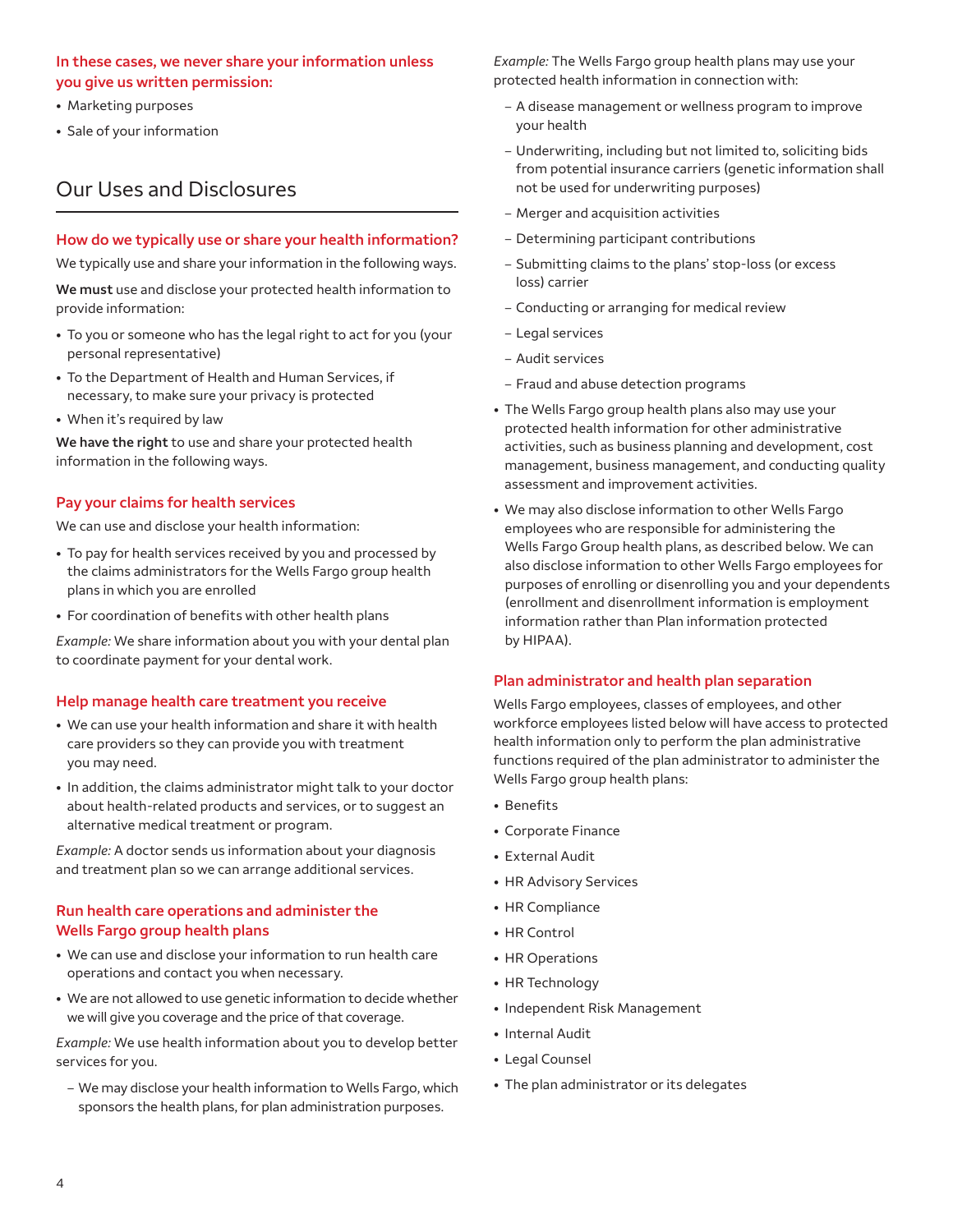This list includes every employee, class of employee, or other workforce employee under the control of the individual who may receive protected health information relating to the ordinary course of business.

The employees, classes of employees, and other workforce employees identified above (and any individual under the control of these employees) may be subject to disciplinary action and sanctions for any use or disclosure of protected health information that is in violation of these provisions. Any violations will promptly be reported to plan representatives, and the plan administrator will cooperate to correct the problem. The plan administrator will impose appropriate disciplinary actions on such violators and will take reasonable measures to reduce any harmful effects of the violation.

#### **How else can we use or share your health information?**

We are allowed or required to share your protected health information in other ways as described below, usually in ways that contribute to the public good, such as public health and research. We have to meet many conditions in the law before we can share your information for these purposes. For more information, see [hhs.gov/ocr/privacy/hipaa/understanding/consumers/i](http://hhs.gov/ocr/privacy/hipaa/understanding/consumers/index.html)ndex.html.

We cannot, however, guarantee that the person or entity to which the information is provided will not disclose your information. The Privacy Official and the Wells Fargo group health plans are not liable for any such disclosures by other individuals or entities.

**Disclose to persons involved with your care**, such as a family member, if, in our professional judgement you are incapacitated, in an emergency, or when permitted by law, if under the circumstances you do not object or you cannot object.

#### **Help with public health and safety issues**

We can share health information about you for certain situations such as:

- Preventing disease
- Helping with product recalls
- Reporting adverse reactions to medications
- Reporting victims of abuse, neglect, or domestic violence to government authorities, including a social service or protective service agency
- Preventing or reducing a serious threat to health or safety, such as disclosing information to public health agencies

#### **Do research**

We can use or share your information for health research. HIPAA allows covered entities, such as the Wells Fargo group health plans, to disclose PHI without an individual's consent for research purposes, such as research related to the prevention of disease or disability, but only if the research study meets all privacy law requirements.

#### **Comply with the law**

We will share information about you if state or federal laws require it, including with the Department of Health and Human Services if it wants to see that we're complying with federal privacy law. If a use or disclosure of protected health information is prohibited or materially limited by other applicable laws, then it is our intent to meet the requirements of the more stringent law to protect your privacy.

### **Respond to organ and tissue donation requests and work with a medical examiner or funeral director**

We can share health information about you:

- With organ procurement organizations, for organ procurement purposes such as banking or transplantation of organs, eyes, or tissue\*
- With a coroner, medical examiner, or funeral director when an individual dies, such as for the purpose of identifying a deceased person, determining a cause of death, or as authorized by law, or to funeral directors as necessary to carry out their duties

\* The disclosure of PHI for organ procurement allows the Wells Fargo group health plans to share your PHI in response to requests related to organ or tissue donation. This would occur if for example, you, or your family, agreed to organ donation. This disclosure of information for organ procurement purposes does not constitute your consent or agreement to organ donation.

#### **Address workers' compensation, law enforcement, and other government requests**

We can use or share health information about you:

- For workers' compensation claims, including disclosures required by state workers' compensation laws for jobrelated injuries
- For law enforcement purposes or with a law enforcement official, such as providing limited information to locate a missing person
- With health oversight agencies for activities authorized by law, such as governmental audits, fraud, or abuse investigations
- For special government functions such as military, national security, and presidential protective services, including veteran activities and intelligence activities

#### **Respond to lawsuits and legal actions**

We can share health information about you in response to a court or administrative order, or in response to a subpoena.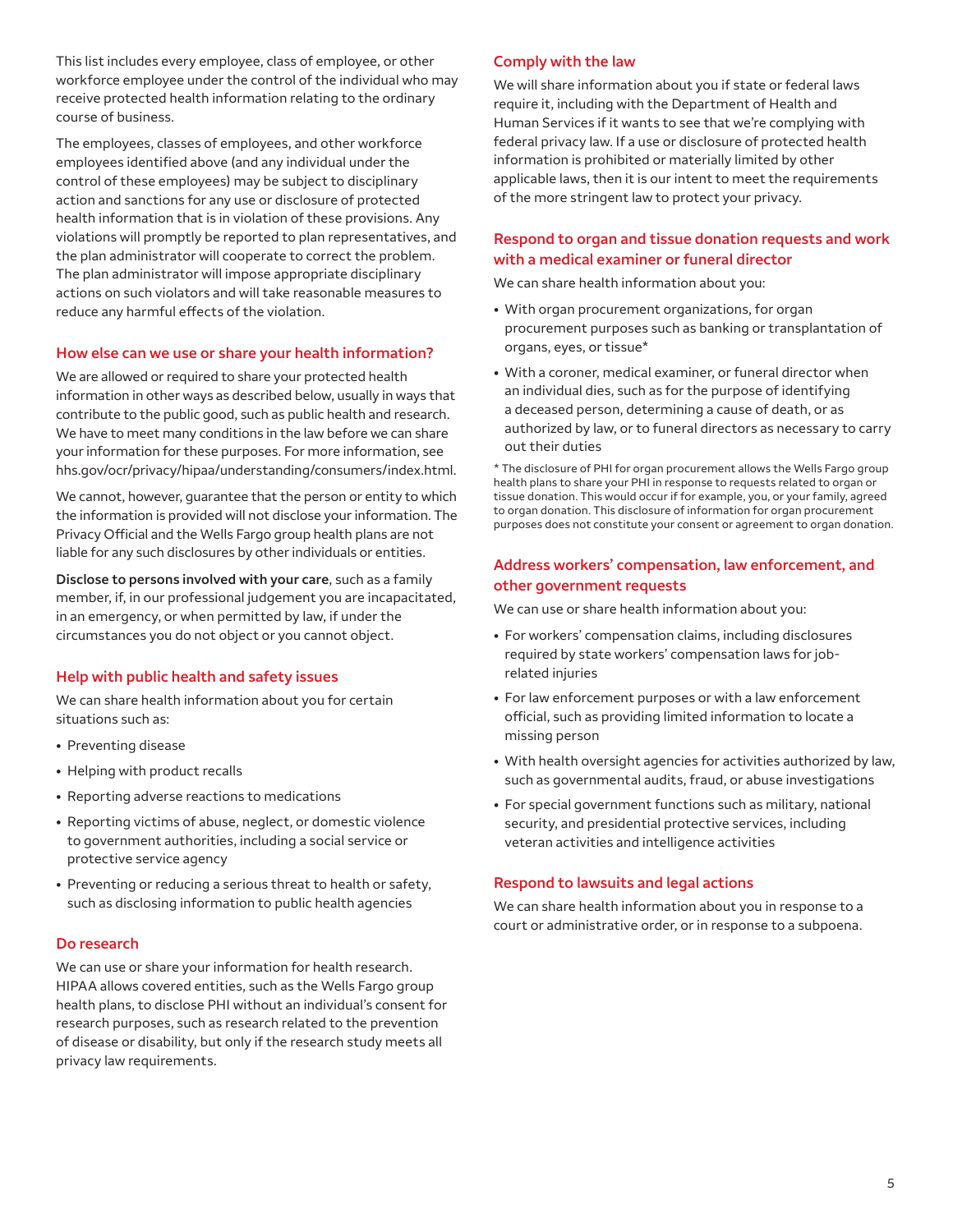# Our Responsibilities

Wells Fargo (the plan sponsor for the Wells Fargo group health plans) may not use or disclose protected health information for employment-related actions or decisions. Wells Fargo may only use or further disclose protected health information as permitted or required by law and will report any use or disclosure of protected health information that is inconsistent with the permitted uses and disclosures.

- HIPAA requires us to maintain the privacy and security of your protected health information.
- We will let you know promptly if a breach occurs that may have compromised the privacy or security of your information.
- We must follow the duties and privacy practices described in this Notice and give you a copy of it.
- We will not use or share your information other than as described here unless you tell us we can in writing. If you tell us we can, you may change your mind at any time. Let us know (in writing) if you change your mind. See the "Choose someone to act for you" section of this Notice.

For more information, see [hhs.gov/ocr/privacy/hipaa/](http://hhs.gov/ocr/privacy/hipaa/understanding/consumers/noticepp.html)  [understanding/consumers/noticepp.html](http://hhs.gov/ocr/privacy/hipaa/understanding/consumers/noticepp.html).

# Changes to the Terms of this Notice

The effective date of this Notice is January 1, 2022. We can change the terms of this Notice, and the changes will apply to all information we have about you. The new Notice will be available upon request, on our website, and we will mail a copy to you if there are material changes. You may also request a current copy of the Notice by submitting a written request to the Privacy Official (see the contact information at the end of this Notice).

# This Notice of Privacy Practices applies to the following organizations

#### **Wells Fargo group health plans**

- MAC D1107-029 Address: Corporate Benefits Department Attn: Privacy Official Wells Fargo Group Health Plans 8740 Research Drive Charlotte, NC 28262
- Email: CorporateBenefitsCompliance@wellsfargo.com
- Website: Online at the HR Services & Support site

Phone: 1-877-HRWELLS (1-877-479-3557) option 2 via Employee Care